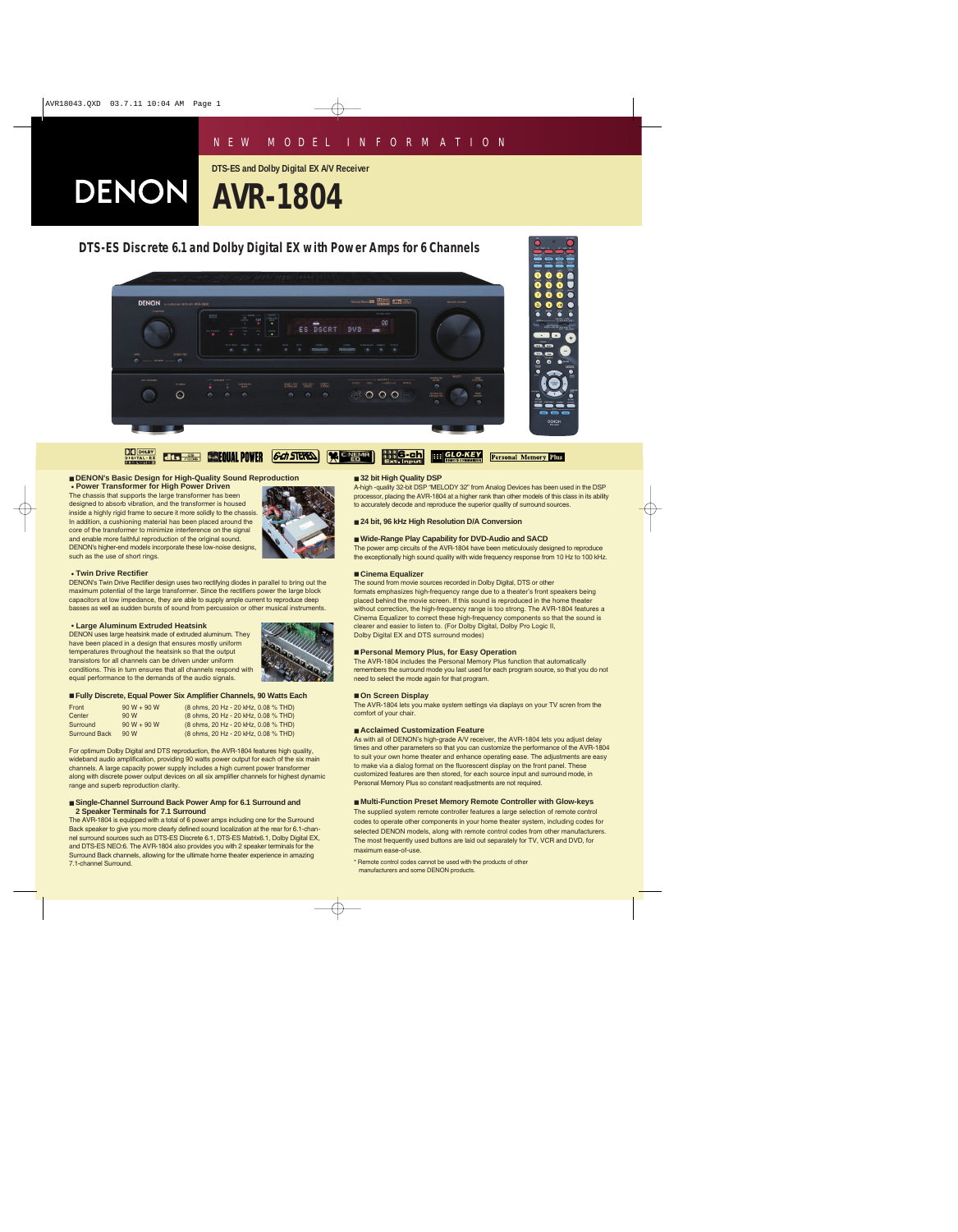## ■ **DTS-ES (Discrete 6.1 / Matrix 6.1) and DTS NEO:6 Decoder**

## ■ **Dolby Digital, Dolby Pro Logic II and Dolby Digital EX Decoder**

## ■ **6 Channel Stereo Mode**

DENON's popular 6 Channel Stereo mode transforms your favorite 2-channel sources such as CD, tape, stereo radio and stereo video sources into exciting surround sound, free of delay effects and unnatural artifacts, from all six speakers. This 6 Channel Stereo mode was originally developed by DENON to enhance music lovers' enjoyment of home theater ambience.

## ■ **Virtual Surround Mode**

Surround yourself with sensational 3D soundfield envelopment using just one pair of speakers. The AVR-1804's Virtual Surround mode provides a dramatic psychoacoustic surround sound effect, using two speakers with all sources.

## ■ **DENON DSP Surround Modes Add Listening Excitement**

Put yourself in the middle of your favorite concert hall and music environments with DENON's DSP acoustic environment simulation modes. These DSP modes add spacious surround sound enhancements to your favorite music and video sources.

## ■ **Adjustable Cross-Over Switching**

The AVR-1804 supports subwoofer cross-over switching with a choice of 4 cross-over frequencies: 80, 100, 120 and 150. This lets you more accurately match the performance characteristics of the subwoofer to the main speaker system.

## ■ **Support for Multi-Zone Configurations**

The AVR-1804 provides a Multi Zone Output function and a Select function that let you output different surces to multiple zones. Sources can be selected for output to an additional zone, in addition to the main room.

## ■ **Multi Zone Power Amplifier Assign**

The AVR-1804's Power Amplifier Assign function lets you assign the Surround Back (SB) amplifier channel when the system is not configured for 6.1 to instead drive the Multi-room Zone 2 speaker (mono), with 90 Watts per channel output power, while still providing 5 discrete amplifier channels to drive all speakers in a 5.1 configured home theater room.

■ **REC OUT Selector**

- **High-quality Component Video In/Out Terminals**
- **Video Conversion**
- **Digital Optical Output**
- **Front Panel Inputs (with S-Video, Digital Optical Input)**
- **Front A/B Speaker Terminals**
- **High-grade Speaker Terminals (except speakers B)**
- **Frequency Synthesis Tuning**
- **40-Station AM/FM Random Preset Memory Tuning**
- **Auto Preset Memory**



## **Specifications**

## ■ **Input/Output Terminals For Every A/V System**

| • Audio Inputs                                    |                                      |
|---------------------------------------------------|--------------------------------------|
|                                                   |                                      |
|                                                   | VCR-1, VCR-2, CDR/TAPE, V.AUX(FRONT) |
| 6 Analog EXT. Input  FRONT L/R, CENTER,           |                                      |
|                                                   | SURROUND L/R, SUBWOOFER              |
| 1 Digital (Optical) Input  OPTICAL X 4            |                                      |
| 1 Digital (Coaxial) Input  COAXIAL X 1            |                                      |
| • Audio Outputs                                   |                                      |
| 1 Analog PRE OUT Terminals SUBWOOFER              |                                      |
| 3 Analog REC OUT Terminals VCR-1, VCR-2, CDR/TAPE |                                      |
| 1 Analog Multi Zone 2 Output L/R                  |                                      |
| 1 Digital (Optical) Output  OPTICAL x 1           |                                      |
|                                                   |                                      |

**• Video Inputs**

| 2 Component Video Input VIDEO1, VIDEO2 |              |
|----------------------------------------|--------------|
|                                        |              |
|                                        | V.AUX(FRONT) |
|                                        |              |
|                                        | V.AUX(FRONT) |

## **• Video Outputs**

| 1 Component Video Output MONITOR          |  |
|-------------------------------------------|--|
| 3 Composite Outputs VCR-1, VCR-2, MONITOR |  |
| 3 S-Video Outputs  VCR-1, VCR-2, MONITOR  |  |

#### ■ **Power Amplifier Section**

|      | *THD figures are power amp stage values.          |
|------|---------------------------------------------------|
|      | .90 W + 90 W (8 ohms, 20 Hz - 20 kHz, 0.08 % THD) |
|      | 125 W + 125 W (6 ohms, 1 kHz, 0.7 % THD)          |
|      | (8 ohms, 20 Hz - 20 kHz, 0.08 % THD)              |
| 125W | (6 ohms, 1 kHz, 0.7 % THD)                        |
|      |                                                   |
|      | 125 W + 125 W (6 ohms, 1 kHz, 0.7 % THD)          |
|      | (8 ohms, 20 Hz - 20 kHz, 0.08 % THD)              |
| 125W | (6 ohms, 1 kHz, 0.7 % THD)                        |
|      |                                                   |

## ■ **Preamplifier Section**

Input sensitivity/Impedance PHONO(MM) ................. 2.5 mV/47 kohms CD, DVD/VDP, TV/DBS, VCR-1, VCR-2, CDR/TAPE, V.AUX(FRONT) ............. 200 mV/47 kohms Output level/Load impedance SUBWOOFER ............... 1.2 V/10 kohms CDR/TAPE, VCR-1, VCR-2, ZONE2 ....................................... 200 mV/47 kohms Frequency response .......... 10 Hz - 100 kHz (+1, -3 dB) (Tone Defeat On) Signal-to-noise ratio ........... 100 dB (IHF-A weighted) (Tone Defeat On) Tone control ....................... Treble: ±12 dB at 10 kHz Bass: ±12 dB at 100 Hz

## ■ **FM Section**

| Tuning frequency range 87.5 - 107.9 MHz |  |
|-----------------------------------------|--|
|                                         |  |

## ■ **AM** Section

Tuning frequency range......... 520 - 1710 kHz Usable sensitivity ................... 18 µV

#### ■ **General**

| Power supply  AC 120 V, 60 Hz |                                           |
|-------------------------------|-------------------------------------------|
| Power consumption  4.5 A      |                                           |
|                               | Dimensions 434 (W) x 171 (H) x 416 (D) mm |
|                               | 17.1" (W) x 6.7" (H) x 16.4" (D)          |
| Weight 11.9 kg, 28.6 lbs      |                                           |
|                               |                                           |

\*Design and specifications are subject to change without notice. \*"Dolby", "Dolby Digital", "Pro Logic II", "Dolby Digital EX" and the double-D device are registered trademarks of Dolby Laboratories Licensing Corporation. \*DTS is registered trademarks of DTS Technology.

**DENON ELECTORONICS (USA), INC.** 19 CHAPIN ROAD BLDG#C, PINE BROOK, NJ 07058, U.S.A. TEL : 973-396-0810 www.usa.denon.com

**DENON CANADA INC.**<br>505 APPLE CREEK BLVD. UNIT 5 MARKHAM, ONTARIO L3R5B1, CANADA<br>TEL : 905-475-4085 www.denon.ca

**DENON, LTD.** 3-16-11, YUSHIMA, BUNKYO-KU, TOKYO 113-0034, JAPAN